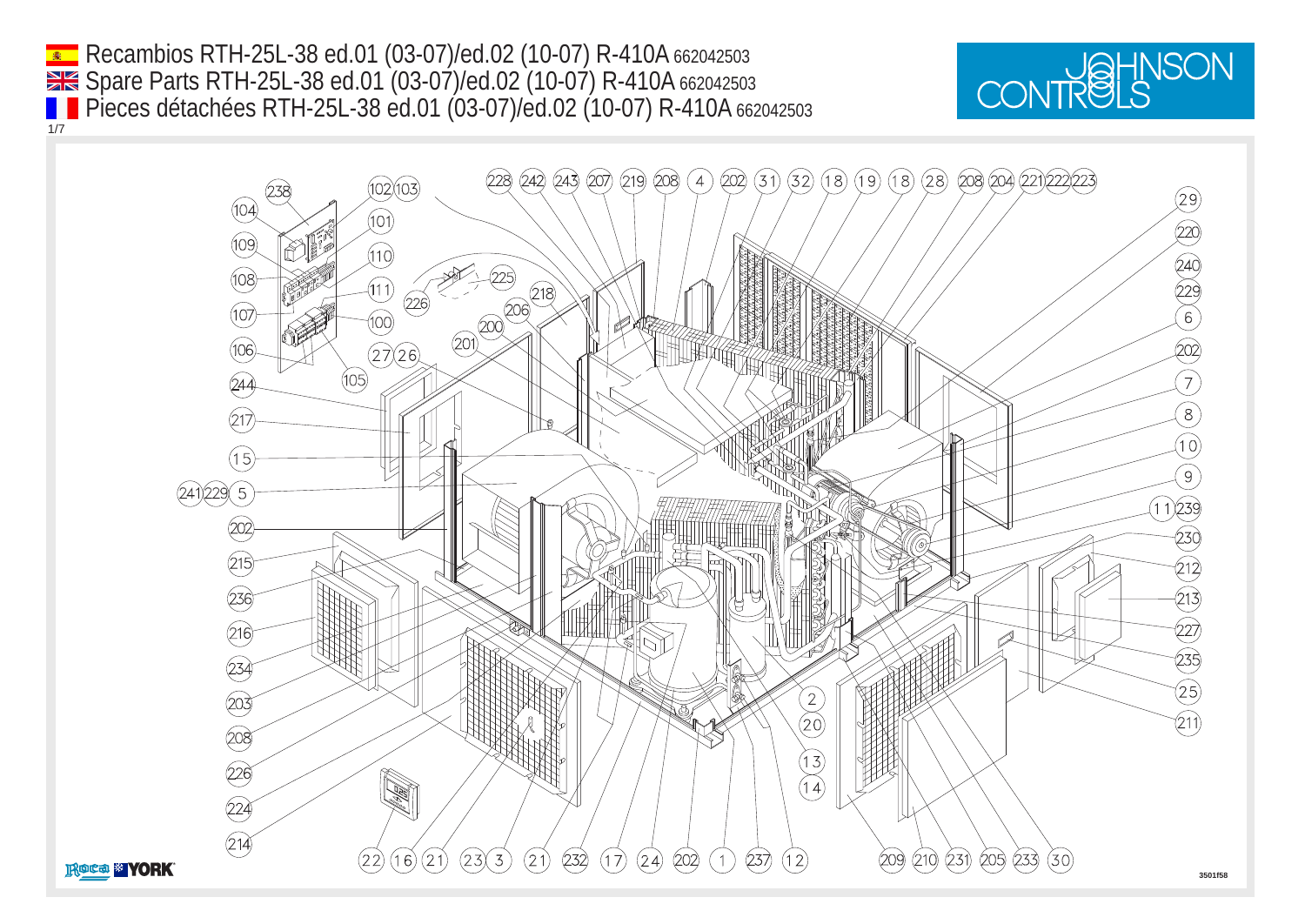## 4/7 Spare Parts RTH-25L-38 ed.01 (03-07)/ ed.02 (10-07) R-410A



**3501f58**

| <b>POS</b>       | <b>ITEM</b>   | <b>DENOMINATION</b>                    | <b>QUANTITY</b>  |                  |
|------------------|---------------|----------------------------------------|------------------|------------------|
|                  |               |                                        | RTH-25L-38 ed.01 | RTH-25L-38 ed.02 |
|                  |               |                                        | 662042503        | 662042503        |
| $\mathbf{1}$     | 003721918     | Compressor                             | $\mathbf{1}$     | 1                |
| $\boldsymbol{2}$ | 001999571     | Suction accumulator                    | $\mathbf{1}$     | 1                |
| 3                | 61-9483       | Condenser coil assembly                | $\mathbf{1}$     | 1                |
| 4                | 61-9480       | Evaporator coil assembly               | 1                | 1                |
| 5                | 003795049     | Motor-driven fan                       | 1                | 1                |
| 6                | 003795031     | Centrifugal fan                        | $\mathbf{1}$     | 1                |
| 7                | 006792525     | Fan motor                              | 1                | 1                |
| 8                | 003761031     | Speed variating pulley                 | $\mathbf{1}$     | 1                |
| 9                | 003761068     |                                        | $\mathbf{1}$     |                  |
|                  |               | Fan pulley<br>Fan belt                 |                  | 1                |
| 10               | 004918098     |                                        | $\mathbf{1}$     | 1                |
| $11\,$           | 003778539     | Fan top motor support                  | $\mathbf{1}$     | 1                |
| 12               | 003794448     | Two-way valve interconnection          | $\sqrt{2}$       | $\boldsymbol{2}$ |
| 13               | 003794367     | Four-way valve                         | $\mathbf{1}$     | 1                |
| 14               | 003708240     | Four-way valve trip coil               | $\mathbf{1}$     | 1                |
| 15               | 003515630     | Access connection                      | 4                | 4                |
| 16               | 003762926     | High pressure switch                   | 1                | 1                |
| 17               | 003762927     | Low pressure switch                    | $\mathbf{1}$     | 1                |
| 18               | 003794468     | <b>Expansion</b> valve                 | $\boldsymbol{2}$ | $\boldsymbol{2}$ |
| 19               | 003794381     | One way valve                          | $\boldsymbol{2}$ | $\boldsymbol{2}$ |
| $20\,$           | 003778511     | Fixation rubber support                | 1                | 1                |
| 21               | 003785064     | 3500 mm sensor                         | 4                | 4                |
| $22\,$           | 003786044     | Ambient thermostat (programmable)      | $\mathbf{1}$     | 1                |
| 23               | 16-14824      | Aluminium grid outdoor coil            | $\mathbf{1}$     | 1                |
| 24               | 006824903     | Compressor crankcase heater            |                  | 1                |
| 24               | 006824905     | Compressor crankcase heater            | $\mathbf{1}$     |                  |
| $25\,$           | 003787101     | Handle for handling                    | $\boldsymbol{2}$ | $\boldsymbol{2}$ |
| 26               | 003719108     | Handle                                 | $\sqrt{2}$       | $\boldsymbol{2}$ |
| 27               | 003719114     | Push lock                              | $\sqrt{2}$       | $\boldsymbol{2}$ |
| 28               | 003737736     | Air filter 695 x 410 x 25              | $\boldsymbol{2}$ | $\boldsymbol{2}$ |
| 29               | 022-06846-011 | 9 pipes distributor                    | $\mathbf{1}$     | 1                |
|                  |               |                                        |                  |                  |
| 30               | 022-08941-000 | 5/8" Distributor assembly with 6 pipes | $\mathbf{1}$     | 1                |
| 31               | 003581512     | Clamp                                  | $\boldsymbol{2}$ | $\boldsymbol{2}$ |
| 32               | 003581515     | Clamp                                  |                  | $\overline{2}$   |
| $32\,$           | 003581513     | Clamp                                  | $\boldsymbol{2}$ |                  |
| 100              | 003770457     | Power circuit connecting strip         | $\mathbf{1}$     | $\mathbf{1}$     |
| 101              | 003770455     | Moving circuit connecting strip        | $\mathbf{1}$     | 1                |
| 102              | 006791210     | Electronic board                       | $\mathbf{1}$     | 1                |
| 103              | 006826810     | Nylon separator                        | 4                | 4                |
| 104              | 006849855     | Transformer                            | 1                | 1                |
| 105              | 006744652     | Contactor                              | $\mathbf{1}$     | $\mathbf{1}$     |
| 106              | 006744617     | Contactor                              | $\boldsymbol{2}$ | $\boldsymbol{2}$ |
| 107              | 006776814     | Automatic switch                       | $\mathbf{1}$     | $\mathbf{1}$     |
| 108              | 006776855     | Main switch                            | $\mathbf{1}$     | 1                |
| 109              | 006776700     | Switch                                 | $\boldsymbol{2}$ | $\boldsymbol{2}$ |
| 110              | 006776840     | Thermomagnetic switch                  | $\mathbf{1}$     | $\mathbf{1}$     |
| 111              | 006745250     | Phases control relay                   | $\mathbf{1}$     | 1                |
| $200\,$          | 66-9491       | Cover top Assy                         | $\mathbf{1}$     | 1                |
| 201              | 66-9492       | <b>Cover top Assy</b>                  | $\mathbf{1}$     | 1                |
| $202\,$          | 66-9502       | Corner assembly                        | 4                | 4                |
| 203              | 66-9504       | Fan post assembly and outdoor coil     | $\mathbf{1}$     | 1                |
| 204              | 66-9506       | Indoor coil fan post assembly          | 1                | 1                |
| $205\,$          | 66-9510       | FALTA TRADUCCIÓN                       | $\mathbf{1}$     | 1                |
| 206              | 66-9513       | Control box post assembly              | $\mathbf{1}$     | 1                |
| $207\,$          | 66-9505       | Control box post assembly              | 1                | 1                |
| 208              |               | Coil bracket                           |                  |                  |
|                  | 17-14825      |                                        | 4                | 4                |
| 209              | 66-9501       | Outdoor coil panel assembly            | $\mathbf{1}$     | 1                |
| 210              | 66-9507       | Air intake cover assembly              | $\mathbf{1}$     | 1                |